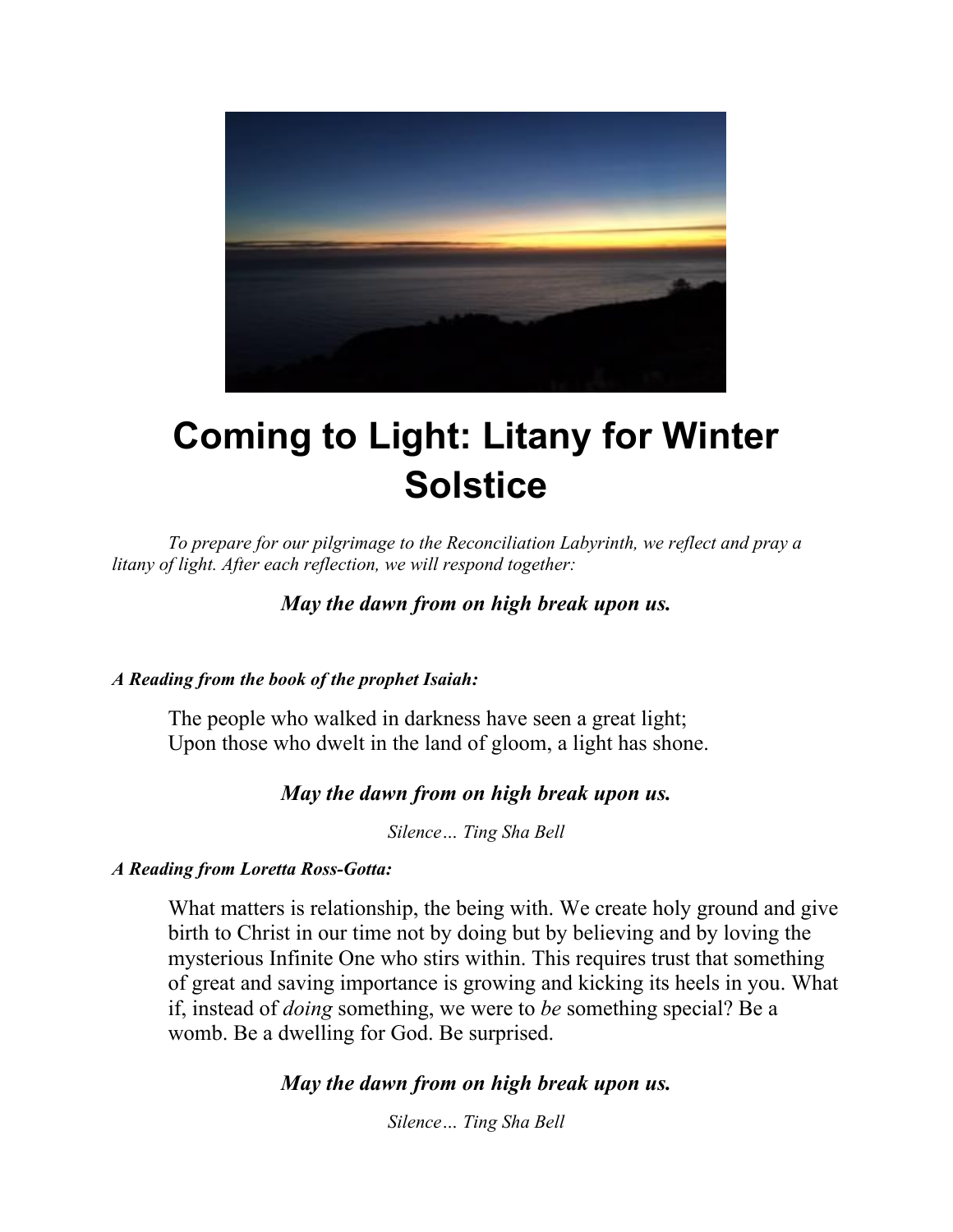#### *A Reading from Thomas Moore*

Solstice is a time of incubation, change and finally of renewal or rebirth. Many people today feel an underlying anxiety due to world events and the challenges of getting along in a complicated world. Solstice offers symbolic hope that there may be a turn in the 'weather.' The turn could take us to more genuine peace, justice, and community—key values in the Jesus teachings and qualities we expect in a renewed life turning more toward the light than the dark.

#### *May the dawn from on high break upon us.*

*Silence… Ting Sha Bell*

#### *A Reading from Kathleen Norris*

Mary proceeds—as we all must do in life—making her commitment without knowing much about what it will entail or where it will lead. When the mystery of God's love breaks through my consciousness, do I run from it? Or am I virgin enough to respond from my deepest, truest self, and say something new, a "yes" that will change me forever?

#### *May the dawn from on high break upon us.*

*Silence… Ting Sha Bell*

#### *A Reading from Thomas Merton*

Our real journey in life is interior: it is a matter of growth, deepening, and of an ever-greater surrender to the creative action of love and grace in our lives.

#### *May the dawn from on high break upon us.*

*Silence… Ting Sha Bell*

*A Reading from the Gospel of John*

What came to be through him was life, and this life was the light of the human race; the light shines in the darkness, and the darkness has not overcome it.

# *May the dawn from on high break upon us.*